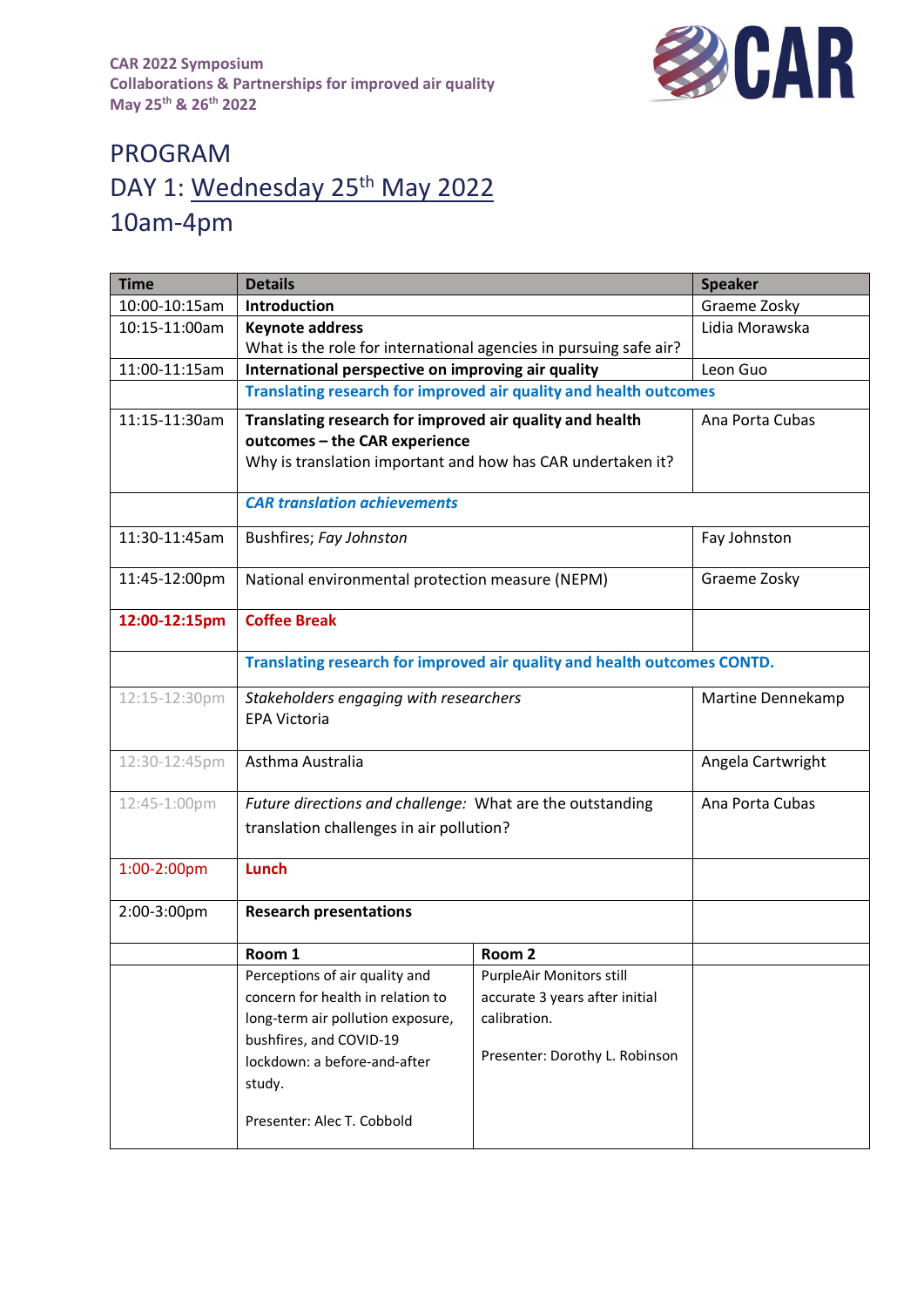## **CAR 2022 Symposium Collaborations & Partnerships for improved air quality May 25th & 26th 2022**



| Prenatal exposure to emissions   | Wood heater pollution in the                                                                                                                                                                                                                                                                                                                                                                                                                                                                                                                                                          |                                                                                                                                                                                                                                                                                                                                                                                                                                                                                                                                                         |
|----------------------------------|---------------------------------------------------------------------------------------------------------------------------------------------------------------------------------------------------------------------------------------------------------------------------------------------------------------------------------------------------------------------------------------------------------------------------------------------------------------------------------------------------------------------------------------------------------------------------------------|---------------------------------------------------------------------------------------------------------------------------------------------------------------------------------------------------------------------------------------------------------------------------------------------------------------------------------------------------------------------------------------------------------------------------------------------------------------------------------------------------------------------------------------------------------|
| from a coalmine fire and         | <b>ACT</b>                                                                                                                                                                                                                                                                                                                                                                                                                                                                                                                                                                            |                                                                                                                                                                                                                                                                                                                                                                                                                                                                                                                                                         |
|                                  |                                                                                                                                                                                                                                                                                                                                                                                                                                                                                                                                                                                       |                                                                                                                                                                                                                                                                                                                                                                                                                                                                                                                                                         |
|                                  | Presenter: Dorothy L. Robinson                                                                                                                                                                                                                                                                                                                                                                                                                                                                                                                                                        |                                                                                                                                                                                                                                                                                                                                                                                                                                                                                                                                                         |
| Presenter: Emily Hemstock        |                                                                                                                                                                                                                                                                                                                                                                                                                                                                                                                                                                                       |                                                                                                                                                                                                                                                                                                                                                                                                                                                                                                                                                         |
|                                  |                                                                                                                                                                                                                                                                                                                                                                                                                                                                                                                                                                                       |                                                                                                                                                                                                                                                                                                                                                                                                                                                                                                                                                         |
|                                  |                                                                                                                                                                                                                                                                                                                                                                                                                                                                                                                                                                                       |                                                                                                                                                                                                                                                                                                                                                                                                                                                                                                                                                         |
|                                  |                                                                                                                                                                                                                                                                                                                                                                                                                                                                                                                                                                                       |                                                                                                                                                                                                                                                                                                                                                                                                                                                                                                                                                         |
|                                  | emissions in Sydney: a case                                                                                                                                                                                                                                                                                                                                                                                                                                                                                                                                                           |                                                                                                                                                                                                                                                                                                                                                                                                                                                                                                                                                         |
| asthma: symptoms, anxiety and    | study                                                                                                                                                                                                                                                                                                                                                                                                                                                                                                                                                                                 |                                                                                                                                                                                                                                                                                                                                                                                                                                                                                                                                                         |
| contaminants in breast milk.     |                                                                                                                                                                                                                                                                                                                                                                                                                                                                                                                                                                                       |                                                                                                                                                                                                                                                                                                                                                                                                                                                                                                                                                         |
|                                  |                                                                                                                                                                                                                                                                                                                                                                                                                                                                                                                                                                                       |                                                                                                                                                                                                                                                                                                                                                                                                                                                                                                                                                         |
|                                  |                                                                                                                                                                                                                                                                                                                                                                                                                                                                                                                                                                                       |                                                                                                                                                                                                                                                                                                                                                                                                                                                                                                                                                         |
|                                  |                                                                                                                                                                                                                                                                                                                                                                                                                                                                                                                                                                                       |                                                                                                                                                                                                                                                                                                                                                                                                                                                                                                                                                         |
|                                  |                                                                                                                                                                                                                                                                                                                                                                                                                                                                                                                                                                                       |                                                                                                                                                                                                                                                                                                                                                                                                                                                                                                                                                         |
|                                  |                                                                                                                                                                                                                                                                                                                                                                                                                                                                                                                                                                                       |                                                                                                                                                                                                                                                                                                                                                                                                                                                                                                                                                         |
| emergency department             |                                                                                                                                                                                                                                                                                                                                                                                                                                                                                                                                                                                       |                                                                                                                                                                                                                                                                                                                                                                                                                                                                                                                                                         |
| attendances: A time-series study |                                                                                                                                                                                                                                                                                                                                                                                                                                                                                                                                                                                       |                                                                                                                                                                                                                                                                                                                                                                                                                                                                                                                                                         |
| in Perth, Western Australia.     |                                                                                                                                                                                                                                                                                                                                                                                                                                                                                                                                                                                       |                                                                                                                                                                                                                                                                                                                                                                                                                                                                                                                                                         |
|                                  |                                                                                                                                                                                                                                                                                                                                                                                                                                                                                                                                                                                       |                                                                                                                                                                                                                                                                                                                                                                                                                                                                                                                                                         |
|                                  |                                                                                                                                                                                                                                                                                                                                                                                                                                                                                                                                                                                       |                                                                                                                                                                                                                                                                                                                                                                                                                                                                                                                                                         |
|                                  |                                                                                                                                                                                                                                                                                                                                                                                                                                                                                                                                                                                       |                                                                                                                                                                                                                                                                                                                                                                                                                                                                                                                                                         |
|                                  |                                                                                                                                                                                                                                                                                                                                                                                                                                                                                                                                                                                       |                                                                                                                                                                                                                                                                                                                                                                                                                                                                                                                                                         |
|                                  |                                                                                                                                                                                                                                                                                                                                                                                                                                                                                                                                                                                       |                                                                                                                                                                                                                                                                                                                                                                                                                                                                                                                                                         |
|                                  |                                                                                                                                                                                                                                                                                                                                                                                                                                                                                                                                                                                       |                                                                                                                                                                                                                                                                                                                                                                                                                                                                                                                                                         |
|                                  |                                                                                                                                                                                                                                                                                                                                                                                                                                                                                                                                                                                       |                                                                                                                                                                                                                                                                                                                                                                                                                                                                                                                                                         |
|                                  |                                                                                                                                                                                                                                                                                                                                                                                                                                                                                                                                                                                       |                                                                                                                                                                                                                                                                                                                                                                                                                                                                                                                                                         |
|                                  |                                                                                                                                                                                                                                                                                                                                                                                                                                                                                                                                                                                       |                                                                                                                                                                                                                                                                                                                                                                                                                                                                                                                                                         |
|                                  |                                                                                                                                                                                                                                                                                                                                                                                                                                                                                                                                                                                       |                                                                                                                                                                                                                                                                                                                                                                                                                                                                                                                                                         |
|                                  |                                                                                                                                                                                                                                                                                                                                                                                                                                                                                                                                                                                       |                                                                                                                                                                                                                                                                                                                                                                                                                                                                                                                                                         |
|                                  | Presenter: Nathan Aust                                                                                                                                                                                                                                                                                                                                                                                                                                                                                                                                                                |                                                                                                                                                                                                                                                                                                                                                                                                                                                                                                                                                         |
|                                  |                                                                                                                                                                                                                                                                                                                                                                                                                                                                                                                                                                                       |                                                                                                                                                                                                                                                                                                                                                                                                                                                                                                                                                         |
|                                  |                                                                                                                                                                                                                                                                                                                                                                                                                                                                                                                                                                                       |                                                                                                                                                                                                                                                                                                                                                                                                                                                                                                                                                         |
|                                  |                                                                                                                                                                                                                                                                                                                                                                                                                                                                                                                                                                                       |                                                                                                                                                                                                                                                                                                                                                                                                                                                                                                                                                         |
| Question time 15min              | Question time 15min                                                                                                                                                                                                                                                                                                                                                                                                                                                                                                                                                                   |                                                                                                                                                                                                                                                                                                                                                                                                                                                                                                                                                         |
| <b>Afternoon tea</b>             |                                                                                                                                                                                                                                                                                                                                                                                                                                                                                                                                                                                       |                                                                                                                                                                                                                                                                                                                                                                                                                                                                                                                                                         |
|                                  |                                                                                                                                                                                                                                                                                                                                                                                                                                                                                                                                                                                       | Jane Heyworth                                                                                                                                                                                                                                                                                                                                                                                                                                                                                                                                           |
| building                         |                                                                                                                                                                                                                                                                                                                                                                                                                                                                                                                                                                                       |                                                                                                                                                                                                                                                                                                                                                                                                                                                                                                                                                         |
|                                  |                                                                                                                                                                                                                                                                                                                                                                                                                                                                                                                                                                                       |                                                                                                                                                                                                                                                                                                                                                                                                                                                                                                                                                         |
|                                  |                                                                                                                                                                                                                                                                                                                                                                                                                                                                                                                                                                                       |                                                                                                                                                                                                                                                                                                                                                                                                                                                                                                                                                         |
| <b>Meeting close</b>             |                                                                                                                                                                                                                                                                                                                                                                                                                                                                                                                                                                                       | Fay Johnston                                                                                                                                                                                                                                                                                                                                                                                                                                                                                                                                            |
|                                  | childhood lung function.<br>The effect of the 2019/2020<br>Australian bushfire period on<br>breastfeeding women with<br>Presenter: Tesfalidet Beyene<br>Landscape fires related fine<br>particulate matter (PM <sub>2.5</sub> ) and the<br>risk of cardio-respiratory<br>Presenter: Adeleh Shirangi<br>Wildfire-related PM2.5 and DNA<br>methylation: an Australian twin<br>and family study.<br>Presenter: Rongbin Xu<br>Evaluating air leakage rates<br>and building envelope<br>characteristics in Australian<br>homes<br>Presenter: Nigel Goodman<br>CAR strategies and successes | Ascertaining neighbourhood<br>variation in wood heater<br>Presenter: Christine Cowie<br>Health impacts associated with<br>hydrogen as an energy source:<br>A scoping review<br>Presenter: Annabelle Workman<br><b>OPENAIR: Low-Cost Air Quality</b><br>Monitoring for Local<br>Government Health and<br>Livability Initiatives<br>Presenter: Peter Runcie<br>A discussion on air pollution<br>and the central nervous system<br>Improved air quality through research training and capacity<br>Discussion: Where do we need to focus capacity building? |